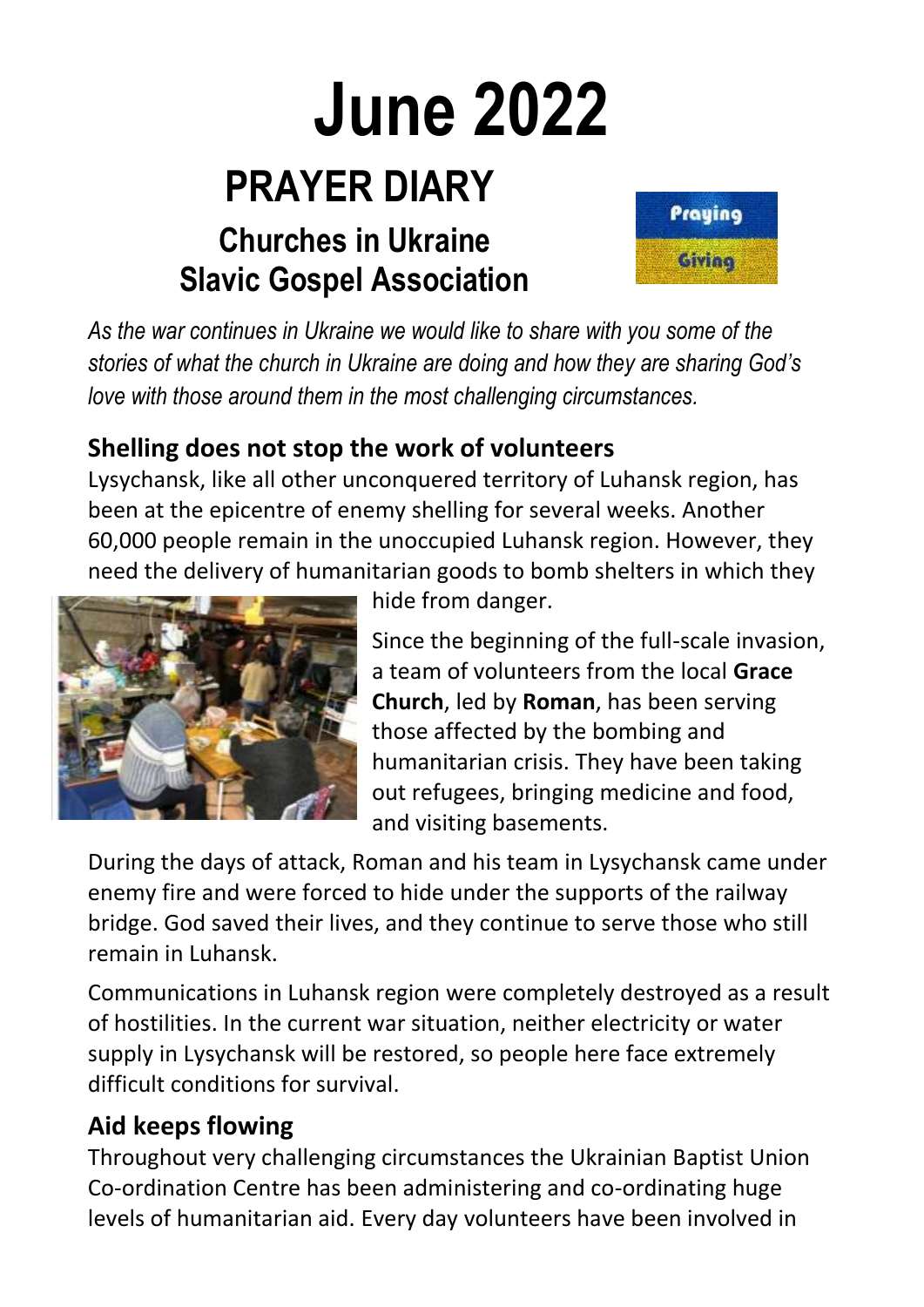supplying vital provisions to the sounds of air raid sirens, which unfortunately, can end in deadly rocket attacks.

During the days of the war so far, the humanitarian stores in Lviv received and sent more than 127 fully laden 20-ton trucks.



#### **Irpin Church reaching out!**

Up to **70 volunteers** live, eat and work in the church building in Irpin. Every evening they talk through the difficulties and the emotional impact of the day, and then they pray.

A team of builders goes to damaged houses to cover broken windows with husk, and to repair roofs and doors. Others help homeowners take out from their half-burned or half-destroyed houses and apartments,



furniture and other items which have survived the military attacks.

As lunchtime approaches, the team delivers hot food to the Territorial Defence Forces and the Armed Forces. Throughout the day, people go to the church building to wash and dry clothes, charge their phones, get necessities like vegetables, clothes, and also basic building materials.

Every morning and evening the people of the community

are invited to pray. Pastors and deacons are present, waiting to listen and offer counselling and help to all who come.

**Pray that the church will be able to expand its ministry and to help restore life in the city.** 

**Pray that they will be used of God to be channels of blessing, to bring emotional healing, and to bring support especially to the elderly who remained in the city during the war.**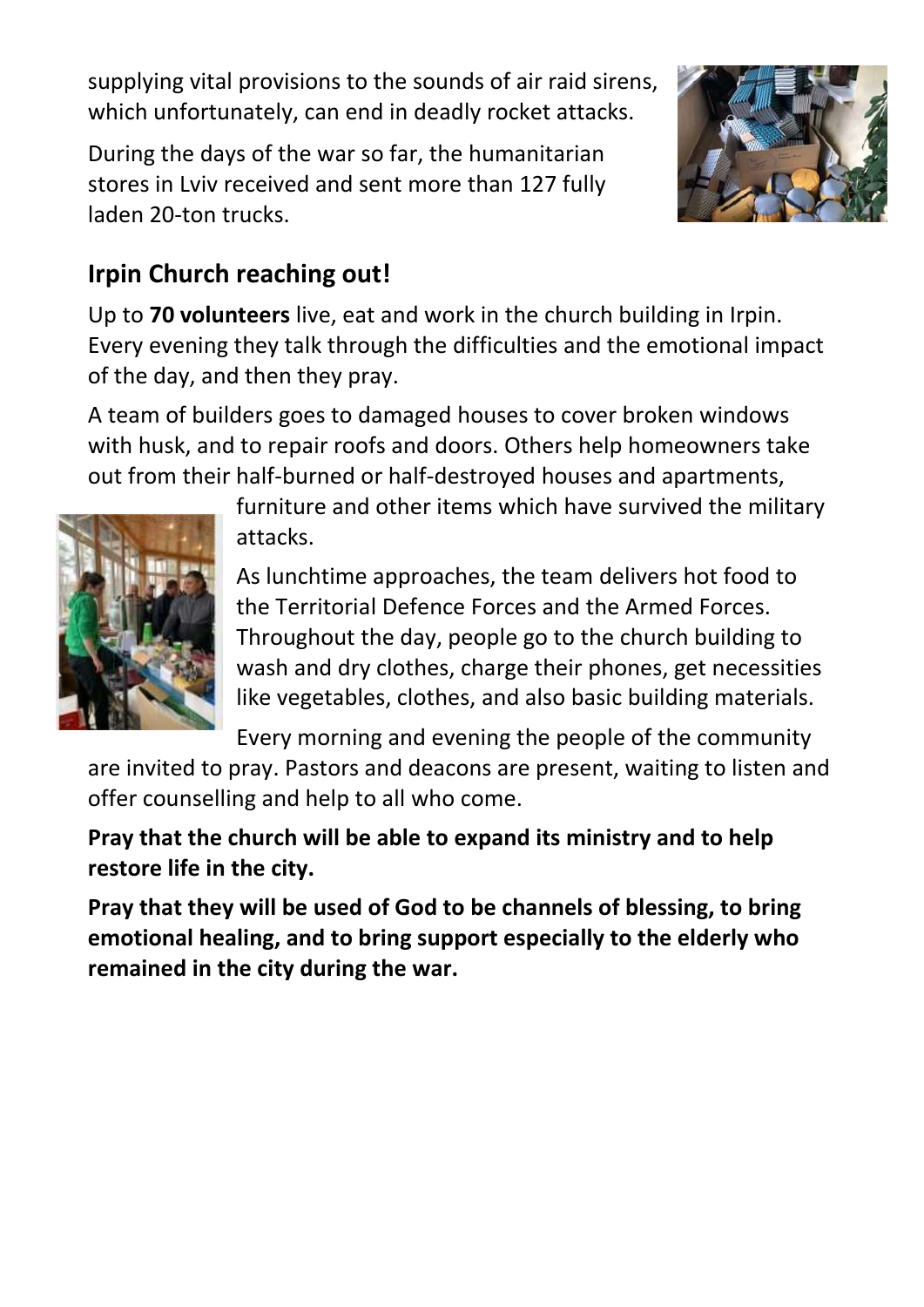# **Daily prayers for June**

| 01              | Wed          | For God's comfort and strength for all those who grieve                                             |
|-----------------|--------------|-----------------------------------------------------------------------------------------------------|
| 02 <sub>2</sub> | <b>Thurs</b> | Peace for Ukraine and other areas of conflict                                                       |
| 03 <sub>2</sub> | Fri          | Our links with St Mary's to grow, that we will support and encourage each other                     |
| 04              | Sat          | Jubilee Garden Party                                                                                |
| 05              | Sun          | Pentecost. Give thanks for the gift of the Holy Spirit                                              |
| 06              | Mon          | The churches in the surrounding area.                                                               |
| 07              | <b>Tues</b>  | Staff and students of the school for the deaf in Nekempte                                           |
| 08              | Wed          | Ben and his family. James and Helen as they prepare to come to us                                   |
| 09              | <b>Thurs</b> | Our links with the Muslim community around us                                                       |
| 10              | Fri          | PCC For God's guidance in decision making. For Cathy in the office                                  |
| 11              | Sat          | Our Queen. Give thanks for her faith and her service                                                |
| 12              | Sun          | Staff and children at St Mary's and Christ Church schools                                           |
| 13              | Mon          | For the Church throughout the world. For people growing in faith                                    |
| 14              | <b>Tues</b>  | For those being persecuted for their faith in Christ                                                |
| 15              | Wed          | Those struggling with household bills. For all who come to King's Kitchen                           |
| 16              | <b>Thurs</b> | Give thanks for those who have taught us and encouraged us in the faith                             |
| 17              | Fri          | For all those working in the emergency services                                                     |
| 18              | Sat          | Mission Partners  Daniel and Mei, Derek and Audrey, Mike and Helen, Abelino and<br>Patti            |
| 19              | Sun          | Christian marriage and families. For Jesus to be the heart of relationships                         |
| 20              |              | Mon   Young people in our churches and their leaders                                                |
| 21              | <b>Tues</b>  | For our own walk with God                                                                           |
| 22              | Wed          | For the lonely, the depressed, the sick, those struggling with their faith                          |
| 23              | <b>Thurs</b> | Bible studies and prayer groups. For more people to be involved                                     |
| 24              | Fri          | For our families to come to know Jesus                                                              |
| 25              | Sat          | Women's breakfast at St Mary's                                                                      |
| 26              | Sun          | For God to strengthen our sense of mission, service and giving                                      |
| 27              | Mon          | For all staff and students as they come to the end of the academic year                             |
| 28              | <b>Tues</b>  | Those who provide us with food and essentials – farmers fishermen shop workers,<br>delivery drivers |
| 29              | Wed          | Give thanks for all God has given us, especially for Jesus                                          |
| 30              | <b>Thurs</b> | For Christian radio in the UK and worldwide                                                         |